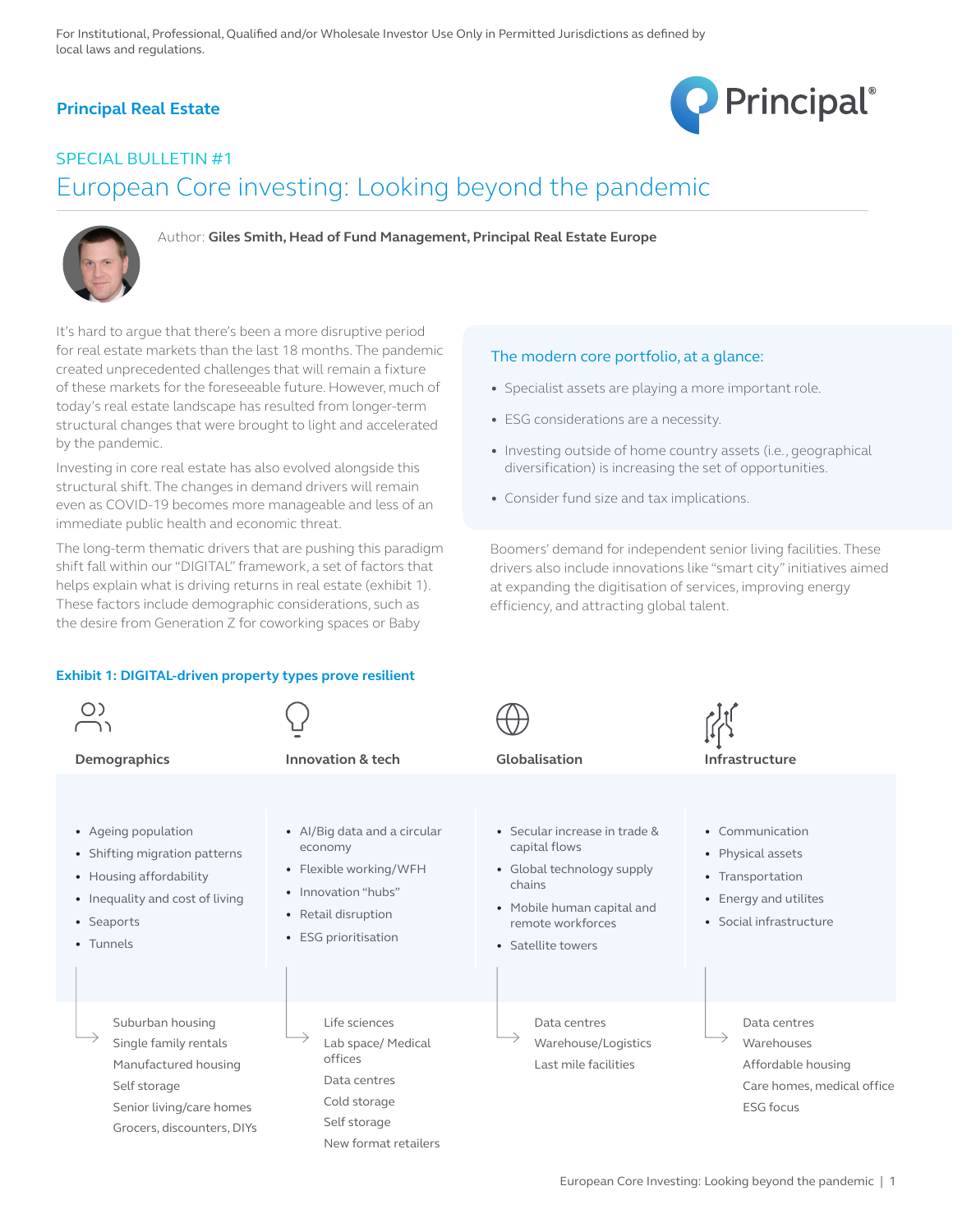Technology in particular, is changing our relationship with real estate. For instance, work-from-home (WFH) initiatives may be a large part of many workplaces going forward and is highlighting the obsolescence risk to office and retail.

Collectively, these thematic drivers of demand underscore the importance—and necessity—of targeted investment selection in core real estate.

# **Core investing today**

While core real estate sectors such as industrial and residential are poised for growth in the coming years, the traditional core areas of retail and office properties are set to become less prominent. The shift towards non-traditional sectors continue to expand and the aforementioned DIGITAL themes are becoming the dominant drivers of growth in these markets, directly or indirectly.

This means that in the post-COVID-19 world, a high allocation to sectors like retail and office can present a big risk. Many funds are committed to exposures of 30% or more in each of these areas and, as a result, are ill-equipped to adjust to the impact of both long-term secular changes and the more near-term fallout from

the impact of COVID-19. Going forward, funds need to be nimble enough to move away from these sectors and take measured, targeted risks to find opportunity in non-traditional sectors. This can include specialised sectors like data centres and health care, which are two examples of areas that have benefited in the short term from the pandemic environment but are also benefiting from many longer-term structural changes here to stay. These types of opportunities will become increasingly important to generate portfolio returns.

In addition to the potential for enhanced return, non-traditional sectors can also provide important diversification benefits. Despite the growth and developing maturation of specialist and non-traditional property types, correlations have remained low. For an income-oriented core real estate portfolio, the varying business and operational models of the underlying companies making up non-traditional sectors like data centres or manufactured homes can help bring in important diversification benefits. Our May 2021 analysis of 15-year correlations between traditional and non-traditional sectors supports this point, showing that many specialist sectors have demonstrated negative correlations with traditional real estate.

| 15-Year<br>Correlations | Apartment | Office | Retail    | Industrial | Hotel     | Self-<br>Storage | Health<br>Care | Manufactured<br><b>Homes</b> | Data<br><b>Centres</b> | Infrastructure |
|-------------------------|-----------|--------|-----------|------------|-----------|------------------|----------------|------------------------------|------------------------|----------------|
| Apartment               | 1.0000    | 0.9093 | 0.8828    | 0.7158     | 0.7963    | 0.8108           | 0.8028         | 0.7762                       | $-0.0586$              | 0.2263         |
| Office                  | 0.9093    | 1.0000 | 0.8953    | 0.8283     | 0.9049    | 0.7092           | 0.8126         | 0.7088                       | 0.1972                 | 0.2902         |
| Retail                  | 0.8828    | 0.8953 | 1.0000    | 0.7524     | 0.8533    | 0.8028           | 0.8693         | 0.7020                       | $-0.2919$              | 0.0875         |
| Industrial              | 0.7158    | 0.8283 | 0.7524    | 1.0000     | 0.6914    | 0.5870           | 0.6339         | 0.6525                       | 0.5915                 | 0.6334         |
| Hotel                   | 0.7963    | 0.9049 | 0.8533    | 0.6914     | 1.0000    | 0.5762           | 0.7256         | 0.5834                       | $-0.2359$              | $-0.0660$      |
| Self-Storage            | 0.8108    | 0.7092 | 0.8028    | 0.5870     | 0.5762    | 1.0000           | 0.6760         | 0.6219                       | $-0.1652$              | $-0.1540$      |
| Health Care             | 0.8028    | 0.8126 | 0.8693    | 0.6339     | 0.7256    | 0.6760           | 1.0000         | 0.5997                       | $-0.1058$              | 0.3320         |
| Manufactured<br>Homes   | 0.7762    | 0.7088 | 0.7020    | 0.6525     | 0.5834    | 0.6219           | 0.5997         | 1.0000                       | 0.2216                 | 0.4395         |
| Data Centres            | $-0.0586$ | 0.1972 | $-0.2919$ | 0.5915     | $-0.2359$ | $-0.1652$        | $-0.1058$      | 0.2216                       | 1.0000                 | 0.5532         |
| Infrastructure          | 0.2263    | 0.2902 | 0.0875    | 0.6334     | $-0.0660$ | $-0.1540$        | 0.3320         | 0.4395                       | 0.5532                 | 1.0000         |

### **Exhibit 2: Non-traditional property types are portfolio diversifiers**

Source: NAREIT, Principal Real Estate, May 2021

## **Additional considerations for core investors**

For investors in core real estate, looking beyond traditional sectors for opportunity is one of a number of important factors to consider in the current environment. Another consideration is geographical diversification, which can provide essential benefits given the differences in property types in individual countries. While geographical diversification is critical, investing across countries should be done in line with the size of the particular market. This will help prevent liquidity issues in the event of an economic or market downturn. From a geographical perspective, it's also important to understand how individual countries or regions have been impacted by and responded to the pandemic. For example, the UK was the first country in the world to begin a vaccination effort while the process has been slower in many European countries.

Environmental, social, and governance (ESG) policies and initiatives, including the implementation of carbon neutrality proposals, will remain a top priority for occupiers and landlords, as well as investors. In real estate investing, ESG considerations can help to improve investment outcomes by aligning stakeholder interests, facilitating operational excellence, and reducing overall risk. ESG strategies and other forms of impact investing remain as important now as they were pre-pandemic and are only growing in importance.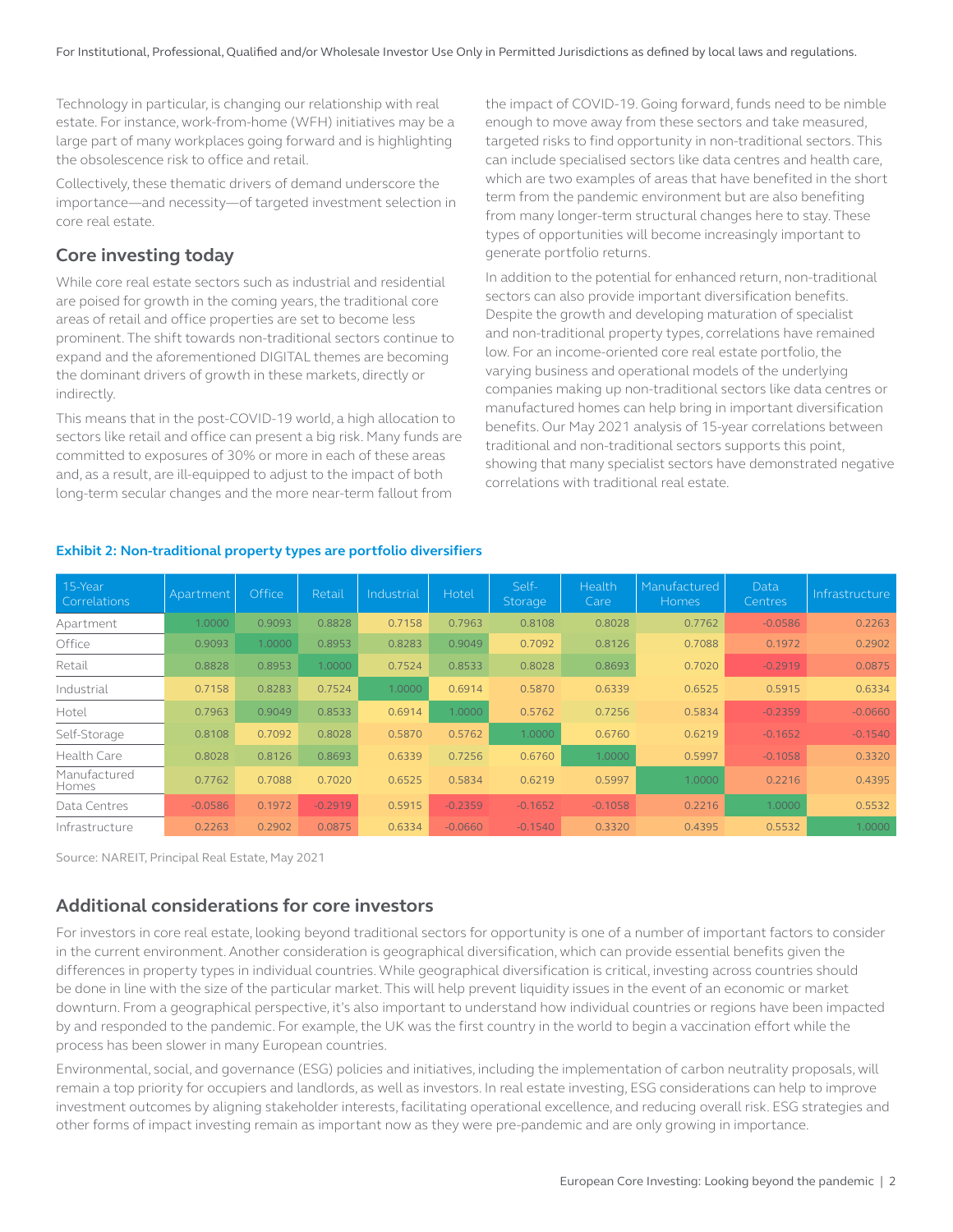Another thing to evaluate is fund size, and whether certain funds are able to obtain exposure to the industries that are benefiting from structural changes. Many larger funds have significant exposure to traditional sectors at the expense of specialist sectors, while many smaller funds are able to be more flexible in the areas where they invest. Investors should also consider the drag on returns that can occur from ongoing exposure to sectors that, at this time, have been most impacted by the pandemic. These include retail, hospitality, and leisure.

Tax considerations, within both countries and sectors, are another factor for investors to keep front-of-mind as policies evolve. The complexities of real estate tax policy can be challenging to comprehend, and as governments seek new areas for revenue generation, we anticipate the tax landscape will continue to evolve within individual countries but also for the EU as a whole.

Finally, there are many other outstanding questions that will impact core investing, including around the benefits of benchmarking, the importance of location over all other factors, the inflationary environment, and potential legacy issues resulting from COVID-19. These uncertainties underscore the importance of investing in a fund that can adjust accordingly to new environments.

### **Going forward**

While structural and COVID-19-driven changes have altered the landscape for core investments, what hasn't changed is what makes a good investment: understanding an asset's covenants and the risks to income from that asset.

The pandemic environment has made flexibility and the ability to react to take advantage of opportunities as they arise increasingly important. We believe rigid investment strategies will not work today or over the long term. By allocating to non-traditional and specialist assets, and maintaining less exposure to sectors where cash flows have been weak, we believe we are positioned to benefit from the changing thematic drivers in the real estate markets. In addition, our fund size grants us the ability to more quickly take advantage of pricing corrections, helping ensure that portfolio returns are maximised while maintaining the income-producing characteristics of a core portfolio.

For more information on **Principal Real Estate's capabilities** in the European Core space, visit **principalreeurope.com**.